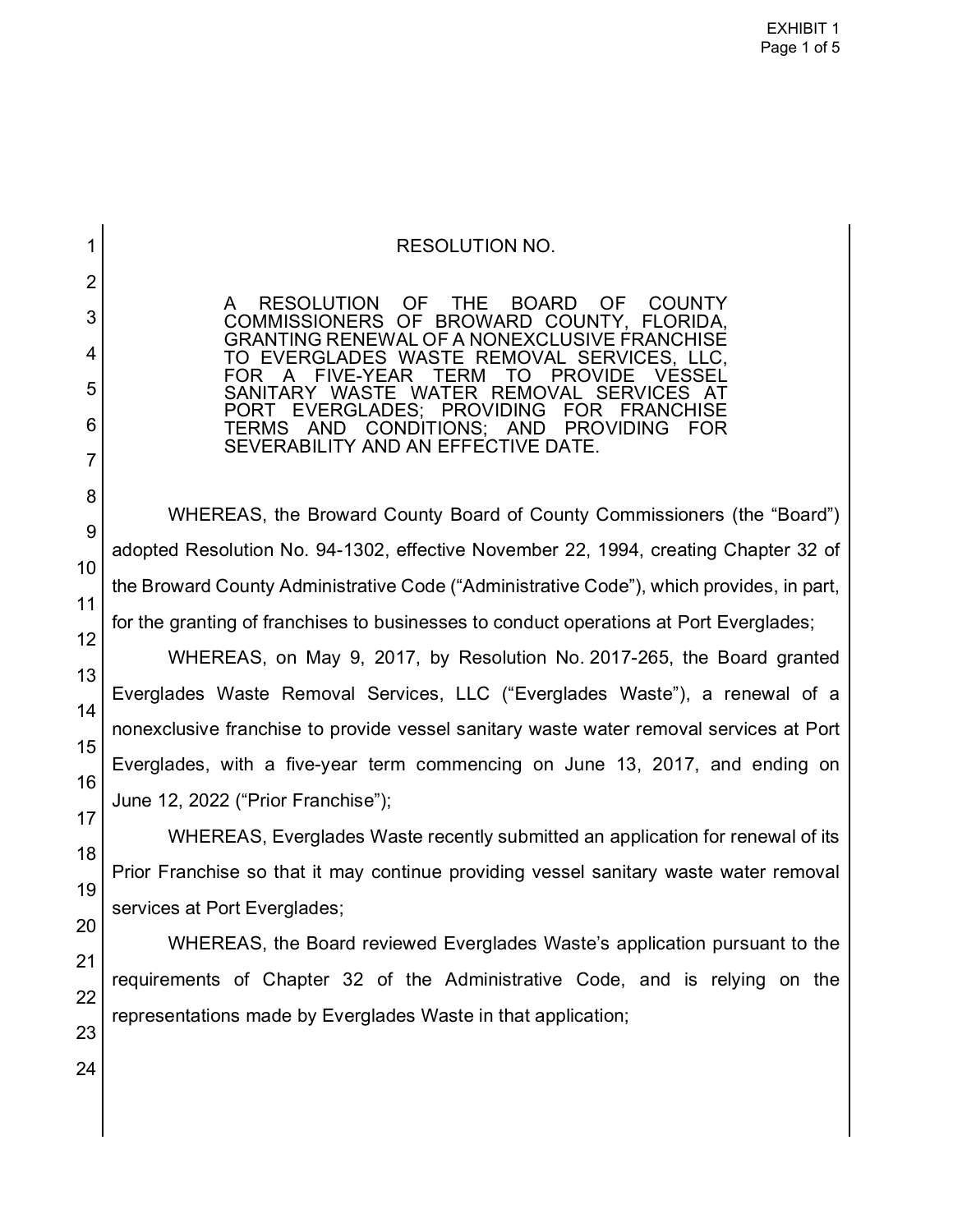1 2 3 4 5 6 7 8 9 10 11 12 13 14 15 16 17 18 19 20 21 22 23 24 WHEREAS, on May 10, 2022, a public hearing was held, as required by Section 32.22 of the Administrative Code, to consider Everglades Waste's application; and WHEREAS, based on the representations of Everglades Waste, and information presented by Broward County staff and the public, as applicable, the Board does hereby determine and establish that Everglades Waste has met each of the factors set forth in the applicable provisions of Chapter 32 of the Administrative Code for the granting of a renewal of Everglades Waste's Prior Franchise so that it may continue providing vessel sanitary waste water removal services at Port Everglades, and declares that the best interests of Broward County dictate renewal of the Prior Franchise, NOW, THEREFORE, BE IT RESOLVED BY THE BOARD OF COUNTY COMMISSIONERS OF BROWARD COUNTY, FLORIDA: Section 1. The foregoing "WHEREAS" clauses are true and correct and are hereby ratified by the Board. Section 2. Renewal of Prior Franchise to Everglades Waste. Everglades Waste is hereby granted renewal of its Prior Franchise so that it may continue to provide vessel sanitary waste water removal services at Port Everglades (the "Franchise"), subject to the terms and conditions of this Resolution. Section 3. Term. The Franchise shall be for a period of five (5) years, commencing June 13, 2022, and ending June 12, 2027, unless sooner terminated in accordance with Section 32.29 of the Administrative Code.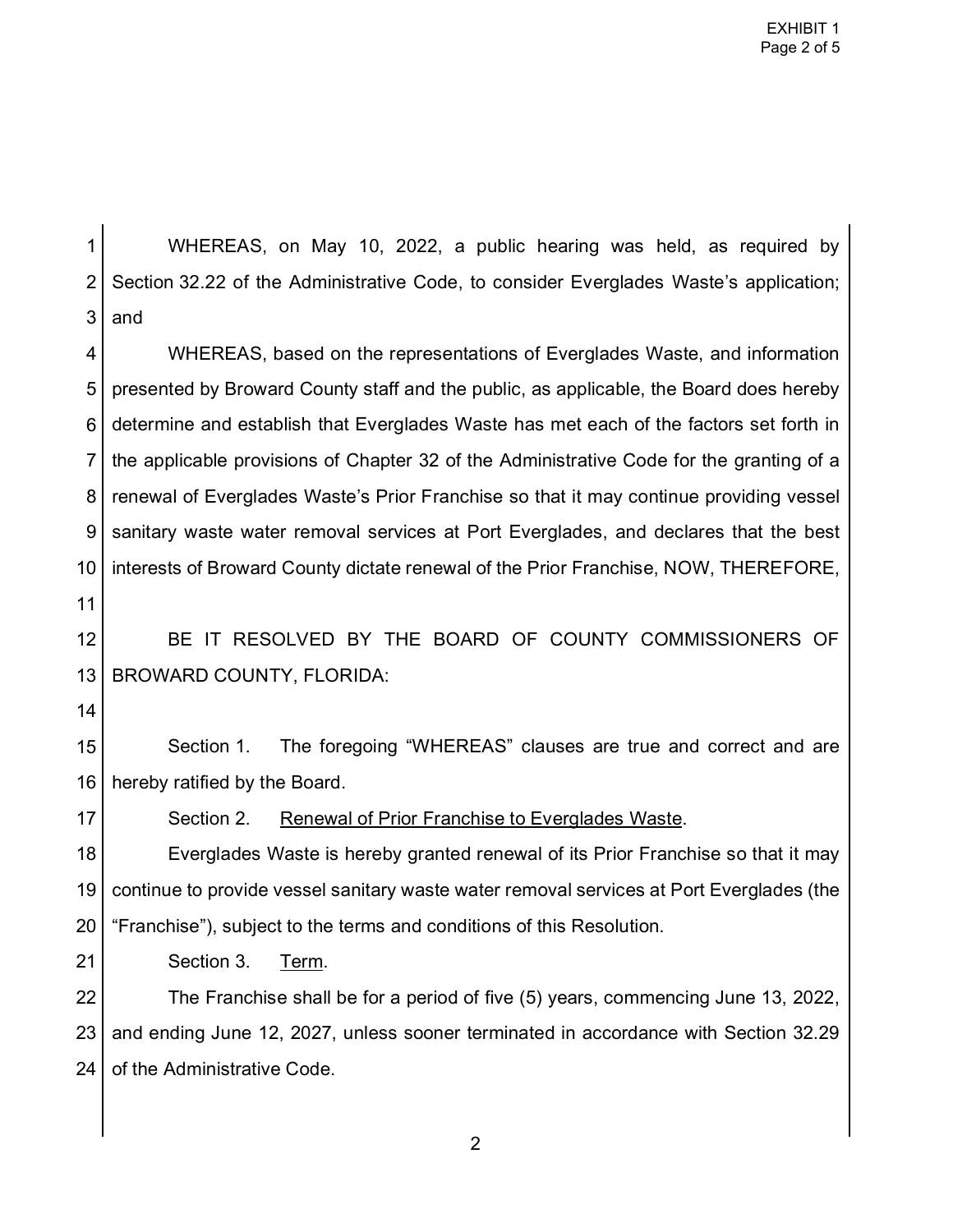Section 4. Franchise Conditions.

By its execution of the franchise renewal application, Everglades Waste agreed to be bound by and comply with all terms and conditions set forth in Section 32.24 of the Administrative Code.

Section 5. Law, Jurisdiction, Venue, and Waiver of Jury Trial.

The Franchise shall be interpreted and construed in accordance with and governed by the laws of the State of Florida. Except as provided herein, the exclusive venue for any lawsuit arising from, related to, or in connection with the Franchise shall be in the state courts of the Seventeenth Judicial Circuit in and for Broward County, Florida. For matters that fall within the exclusive subject matter jurisdiction of the federal courts or those to which jurisdiction is confirmed by law upon the Federal Maritime Commission ("FMC"), the exclusive venue for any such lawsuit shall be in the United States District Court, the United States Bankruptcy Court for the Southern District of Florida, or the FMC, as applicable. Everglades Waste irrevocably subjects itself to the jurisdiction of said courts. **EACH PARTY HEREBY EXPRESSLY WAIVES ANY RIGHTS IT MAY HAVE TO A TRIAL BY JURY OF ANY CIVIL LITIGATION RELATED TO THE FRANCHISE. IF A PARTY FAILS TO WITHDRAW A REQUEST FOR A JURY TRIAL IN A LAWSUIT ARISING OUT OF THE FRANCHISE AFTER WRITTEN NOTICE BY THE OTHER PARTY OF VIOLATION OF THIS SECTION, THE PARTY MAKING THE REQUEST FOR JURY TRIAL SHALL BE LIABLE FOR THE REASONABLE ATTORNEYS' FEES AND COSTS OF THE OTHER PARTY IN CONTESTING THE REQUEST FOR JURY TRIAL, AND SUCH AMOUNTS SHALL BE AWARDED BY THE COURT IN ADJUDICATING THE MOTION.** 

3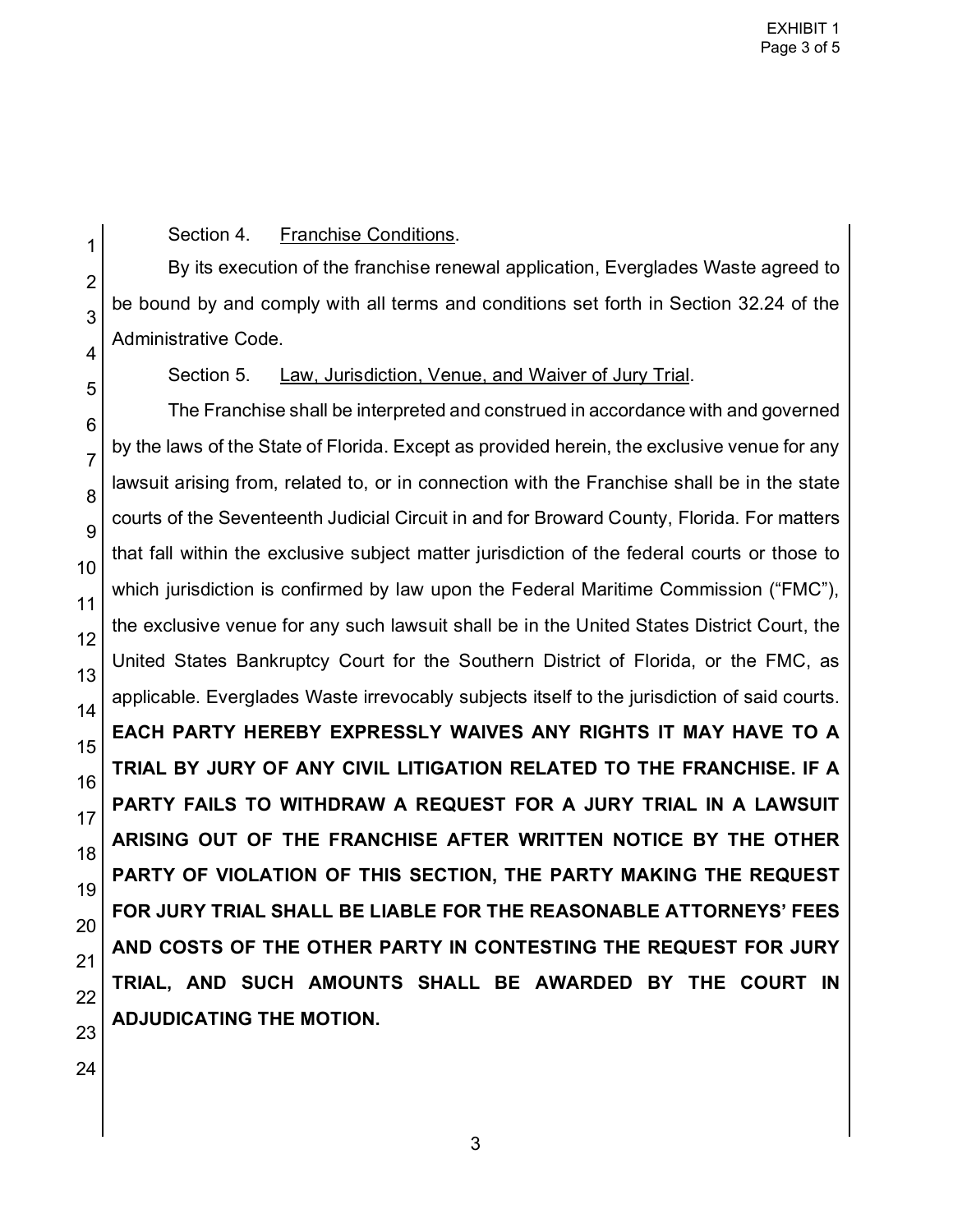1

7

## Section 6. Independent Auditor.

2 3 4 5 6 If requested by the Broward County Auditor, Everglades Waste shall appoint, at its sole cost, an independent auditor approved by the Broward County Auditor to (a) review Everglades Waste's ongoing compliance with the terms and conditions of the Franchise; and (b) issue a compliance report to Broward County within thirty (30) calendar days after the appointment of the independent auditor.

Section 7. Notices.

8 9 10 11 12 13 14 15 16 In order for a notice to a party to be effective under the Franchise, notice must be sent via U.S. first-class mail, hand delivery, or commercial overnight delivery, each with a contemporaneous copy via e-mail, to the addresses stated below and shall be effective upon mailing or hand delivery (provided the contemporaneous e-mail is also sent). The addresses for notice shall remain as set forth in this section unless and until changed by providing notice of such change in accordance with the provisions of this section. Until any change is made, notices to Everglades Waste shall be delivered to the person identified in the franchise application as having authority to bind Everglades Waste, and notices to Broward County shall be delivered to the following:

17 18 19 Broward County, Port Everglades Department ATTN: Chief Executive/Port Director 1850 Eller Drive Fort Lauderdale, Florida 33316 E-mail: jdaniels@broward.org

20 21

Section 8. Issuance of Certificate.

22 23 24 In accordance with Section 32.27 of the Administrative Code, the Port Everglades Department, Business Development Division, will issue a franchise certificate to Everglades Waste setting forth the terms and conditions of the Franchise.